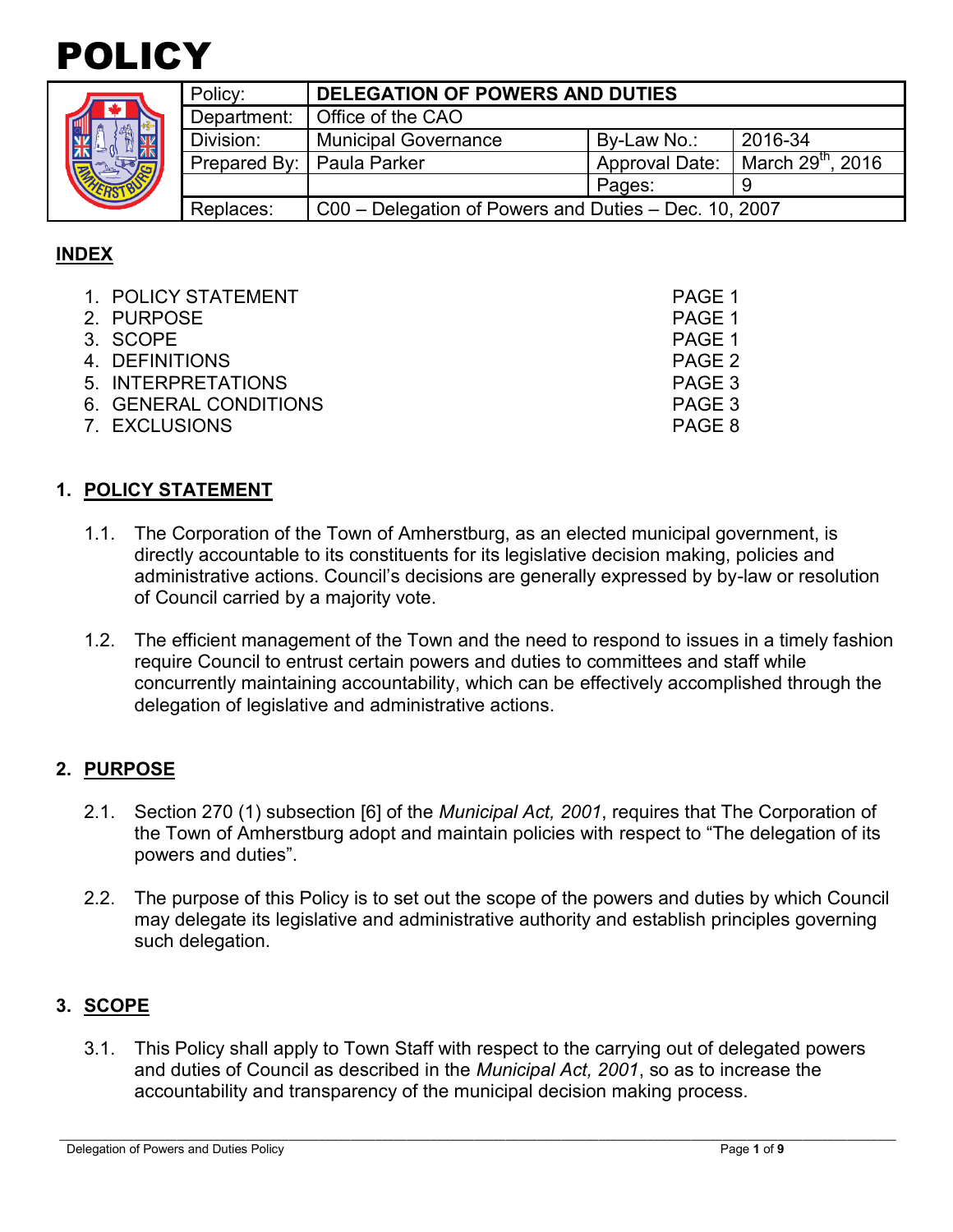- 3.2. The powers and duties delegated by Council are not considered to be legislative or quasijudicial and are considered to be minor in nature.
- 3.3. The persons to whom Council has delegated certain powers and duties are all officers, employees or agents of the Town.
- 3.4. Council retains the right to hear any appeal concerning any delegated approval decision and at such time shall uphold, dismiss, or modify the delegated approval decision as determined by a Council vote.
- 3.5. This policy shall be reviewed every five years from the date it becomes effective, and/or at the discretion of the CAO.

## **4. DEFINITIONS**

- 4.1. **Administrative Powers** means all matters required for the management of the corporation which do not involve discretionary decision making.
- 4.2. **Accountability** means how Council, Staff, Committees and Local Boards are held to account for their actions.
- 4.3. **Chief Administrative Officer (CAO)** is the Chief Administrative Officer for the Corporation of the Town of Amherstburg, which includes the roles and responsibilities as laid out in Section 229 of the *Municipal Act, 2001*.
- 4.4. **Clerk** is the Municipal Clerk for the Corporation of the Town of Amherstburg, which includes the roles and responsibilities as laid out in Section 228 of the *Municipal Act, 2001*.
- 4.5. **Council** refers to the current elected Council for the Corporation of the Town of Amherstburg. This includes, as an entirety, the Mayor, Deputy Mayor and Councillors.
- 4.6. **Delegation** means the transfer of approval authority of certain powers and duties from Council to designated Town officer, employee or agent positions under certain terms and conditions as identified by Policy.
- 4.7. **Director** is the person responsible for direction and operational control of a division as defined on the Town's organizational structure.
- 4.8. **Legislative Powers** means all matters where Council acts in a legislative or quasi-judicial function including enacting By-laws, setting policies, and exercising decision making authority.
- 4.9. **Manager** reports directly to a Director (or the CAO in some instances) and who is responsible for a department within a division of the Corporation, as defined on the Town's organizational structure.
- 4.10. **Senior Management Team (SMT)** is comprised of the Chief Administrative Officer and the Directors. If a Director is unavailable, a delegate may be assigned.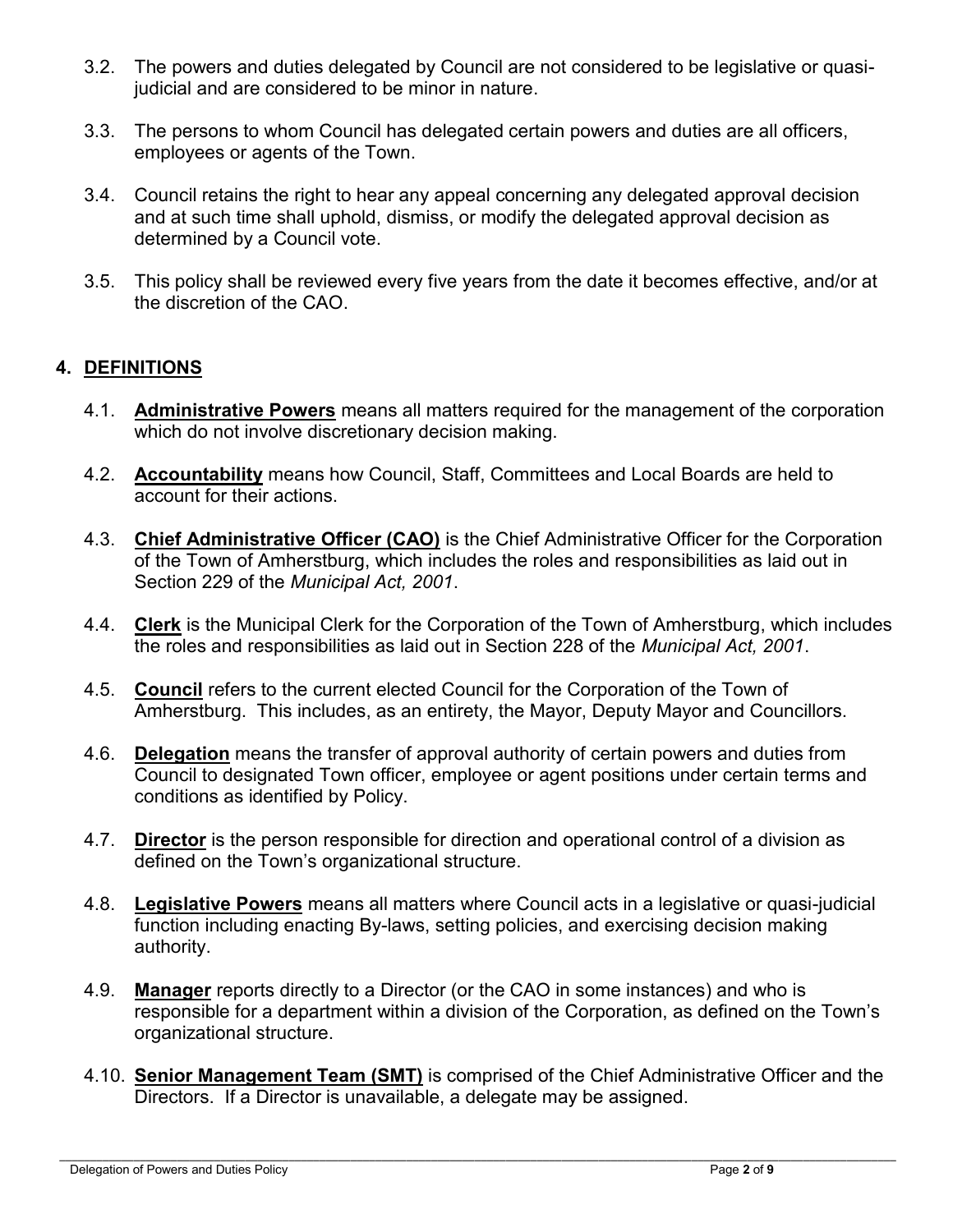4.11. **Town** is the Corporation of the Town of Amherstburg.

#### **5. INTERPRETATIONS**

5.1. Any reference to this Policy to any statute or any section of a statute shall, unless expressly stated, be deemed to be reference to the statute as amended, restated or re-enacted from time to time. Any references to a By-law or Town policy shall be deemed to be a reference to the most recent passed policy or By-law and any replacements thereto.

#### **6. GENERAL CONDITIONS**

- 6.1. Council delegates to the Administration and appointed staff the authority to process, decide upon, and execute agreements for the following matters:
	- 6.1.1. Tile Drainage Loan Applications/Shoreline Assistance Loan Applications.
	- 6.1.2. Street Closures or temporary street closures and/or detours due to construction or special events, in accordance with the Public Events Committee's Public Events Manual.
	- 6.1.3. Signing releases or waivers required for short term use of facilities, in accordance with the Public Events Committee's Public Events Manual and Public Event Forms.
	- 6.1.4. Accounts Receivable write-off of interest in accordance with Council approved annual Operating Budget.
	- 6.1.5. Administering the *Municipal Freedom of Information and Protection of Privacy Act* and for decisions made there under.
	- 6.1.6. Pursue and settle with third parties for the recovery of Town property damage claims.
	- 6.1.7. Additions or deletions of local taxation for any MPAC driven assessment and classification changes.
	- 6.1.8. Appointment of Town nominees to sit on labour boards of arbitration.
	- 6.1.9. Future banked vacation carryover requests for non-union employees beyond 10 days.
	- 6.1.10. Execution of pension, benefits, and insurance contract renewals and amendments, in accordance with the Procurement Policy.
	- 6.1.11. Minor maintenance/rental agreements relative to daily operations of the Municipality, provided the agreements may have fixed terms of no less than four years and are acquired in accordance with the Procurement Policy.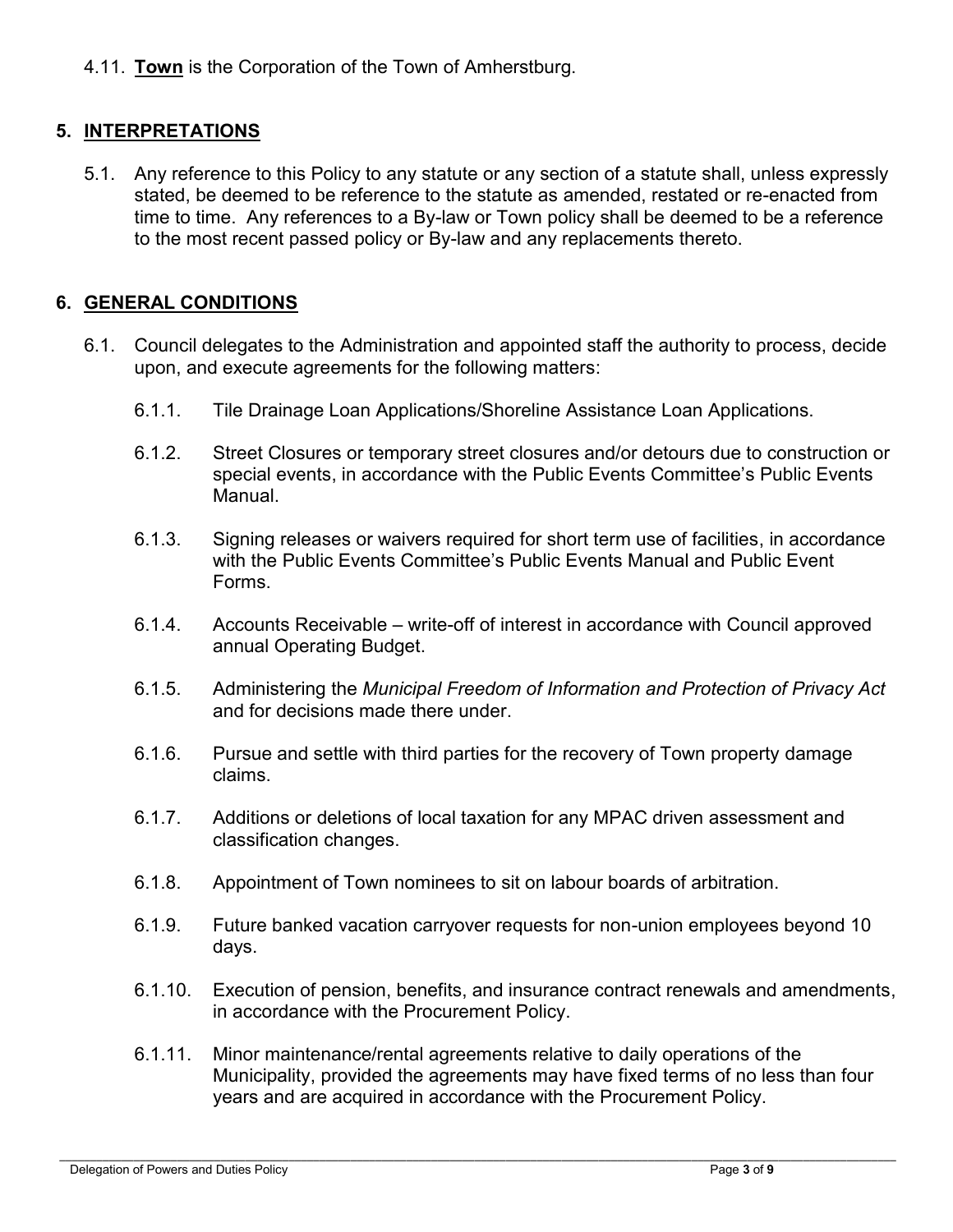- 6.1.12. Erection of intersection traffic control signing.
- 6.1.13. Erection of temporary mobile signs on the public right-of-way in accordance with the provisions of the Town's Sign By-law.
- 6.1.14. Changes to Letters of Credit, Performance Bonds.
- 6.1.15. Building Department approvals in accordance with the *Building Code Act*.
- 6.1.16. Agreements with Registered Code Agencies to perform specified functions with regard to the *Building Code Act, S.O. 1992* be delegated for execution to the Chief Building Official.
- 6.1.17. Conditional Building Permit Agreements made under the *Building Code Act, S.O. 1992* be delegated for execution to the Chief Building Official.
- 6.1.18. Execution of applications to rezone Town property as Owner's representatives.
- 6.1.19. Execution of applications to amend the Official Plan as the Owner's representatives.
- 6.1.20. Certification of Title Applications noting no objection to land description for development lands, subject to review and recommendation by Town Staff, be delegated for execution to the Town Clerk.
- 6.1.21. Approval of use of municipal facilities including events to which alcohol may be served.
- 6.1.22. Exemption from Site Plan Control.
- 6.1.23. Railway encroachment agreements.
- 6.1.24. Disposal and/or sale of surplus and obsolete equipment in accordance with the Procurement Policy.
- 6.1.25. Implementation of Assessment Review Board decisions.
- 6.1.26. Signing of agreements for purchase and sale of municipal property and easement agreements in accordance with the Disposition of Surplus Town Property Policy.
- 6.1.27. Signing of contracts or agreements associated with the purchase of budgeted items or services.
- 6.1.28. Approving all Sponsorship and Advertisements agreements.
- 6.1.29. Over the Road Banner Applications, Fireworks Permits, Lottery Licence Requests from Associations.
- 6.1.30. Certificates of Exemption from registration as a non-gaming related supplier.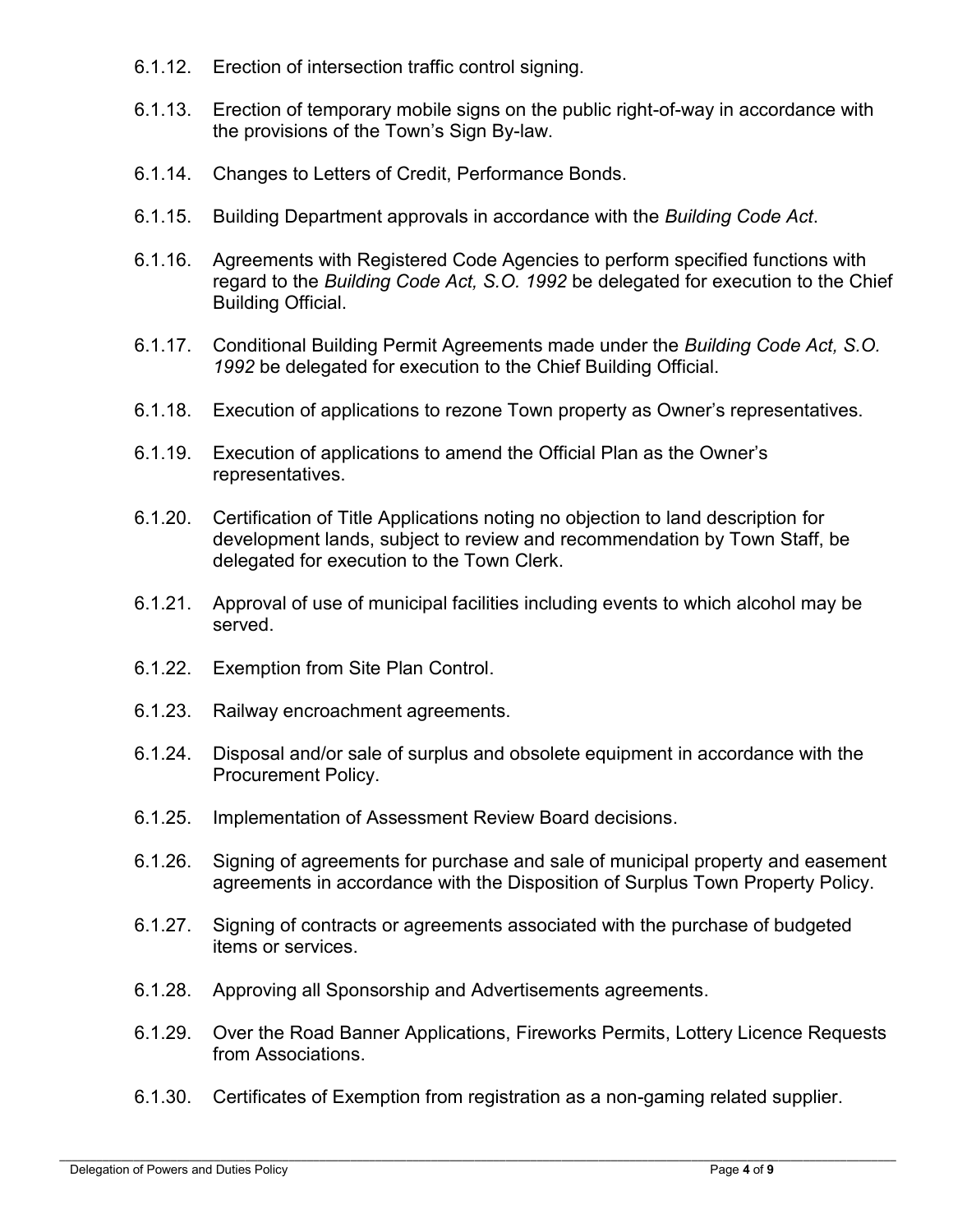- 6.1.31. Signing letters of non-objection and deeming events as municipally significant for ACGO Liquor Licence Application Requirements.
- 6.1.32. Sewer Use Agreements
- 6.1.33. West Nile Virus Larviciding Requirements, as determined by the Medical Officer of Health.
- 6.1.34. Parking enforcement cancellation of fines.
- 6.1.35. Franchise Agreements addressing use of public highway allowances by public corporations and utility and service providers, be delegated for execution to the Director of Engineering and Public Works.
- 6.1.36. Settlement of small insurance claims up to the Town's deductible of \$50,000
- 6.1.37. Updating of Town's Emergency Plan.
- 6.1.38. Joint use agreements.
- 6.1.39. User fee By-law exemption.
- 6.1.40. Traffic By-law exemption.
- 6.1.41. Noise By-law exemption.
- 6.1.42. Allocation of vending site, in accordance with the Business License By-law.
- 6.1.43. Dog Licenses.
- 6.1.44. Ministry of Transportation Agreements (I.e. license renewals, fleet ownerships, etc.)
- 6.1.45. Servicing agreements and signing authorities associated with all existing Town bank accounts.
- 6.1.46. Council further delegates to the Chief Administrative Officer the authority to approve amendments of a general administrative or housekeeping nature to the matters set out in Section 6.1.
- 6.2. Council further delegates to the Chief Administrative Officer the authority to process, decide upon and execute agreements for the following matters subject to the favourable recommendation of the Senior Management Team:
	- 6.2.1. Permission to park trailers temporarily on parking lots when the purpose is in the public interest and a non-commercial use.
	- 6.2.2. Approval of legal encroachments within the terms of Council's establish policy.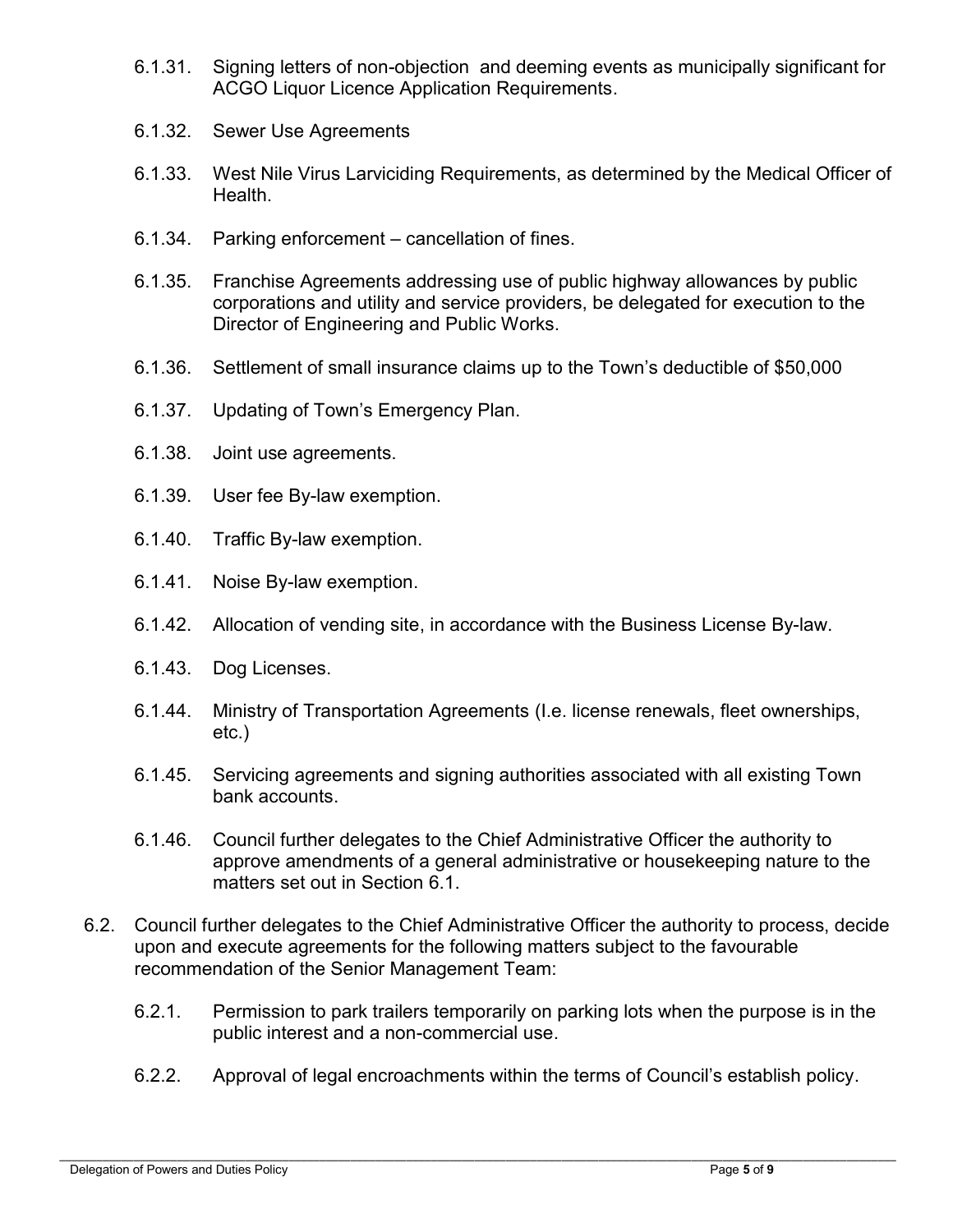- 6.2.3. Approval of fire routes subject to favourable recommendations from the Chief Building Official and Fire Chief.
- 6.2.4. Approval of the issuance of correcting or quit claim deeds to clear defects in the title of property.
- 6.2.5. Moving expenses for recruited employees with an upset limit of \$5,000.
- 6.2.6. Appointment of Commissioners of Oaths.
- 6.2.7. Closure of non-essential Town departments in the event of inclement weather in consultation with the Mayor.
- 6.2.8. Letters of support from Administration for community festivals and/or outdoor events, subject to Administration submitting the request to Council's attention as a communication for Council's information coincidental to the submission of the letter of support.
- 6.2.9. Letters of support for applications by outside groups or agencies where there is no financial commitment on the Town, subject to a favourable recommendation in support of the letter request from the responsible Director.
- 6.2.10. Requests for the rental of ice in municipal arenas and requests for the lease of advertising on ice resurfacing machines where written agreements are necessary.
- 6.2.11. Execution of agreements permitting the installation of jump harnesses (used for figure skating) in the Libro Centre which are at the sole risk and cost of the requesting party, subject to approval from the Town's Solicitor, and in technical content by the Manager of Operations.
- 6.2.12. Authority to bind the Corporation in Standard Crossing Reconstruction Agreements where the Director of Engineering and Public works gives a favourable recommendation for the cost-sharing of construction and maintenance of the railroad crossing.
- 6.2.13. Authority to sign Maintenance Agreements with ERCA for future maintenance repairs and related engineering studies.
- 6.2.14. Ability to authorize the Integrity Commissioner to investigate complaints reported to the Chief Administrative Officer.
- 6.2.15. Authority granted to the Chief Administrative Officer to consider and approve of requests for waiver of fees as noted in the Town's User Fee By-law limited to fees not exceeding \$1,000 per request.
- 6.2.16. Authority for the Chief Administrative Officer, upon recommendation of the Town Solicitor and the Fire Chief, to use vacant dwellings acquired by the Town for training purposes prior to demolition.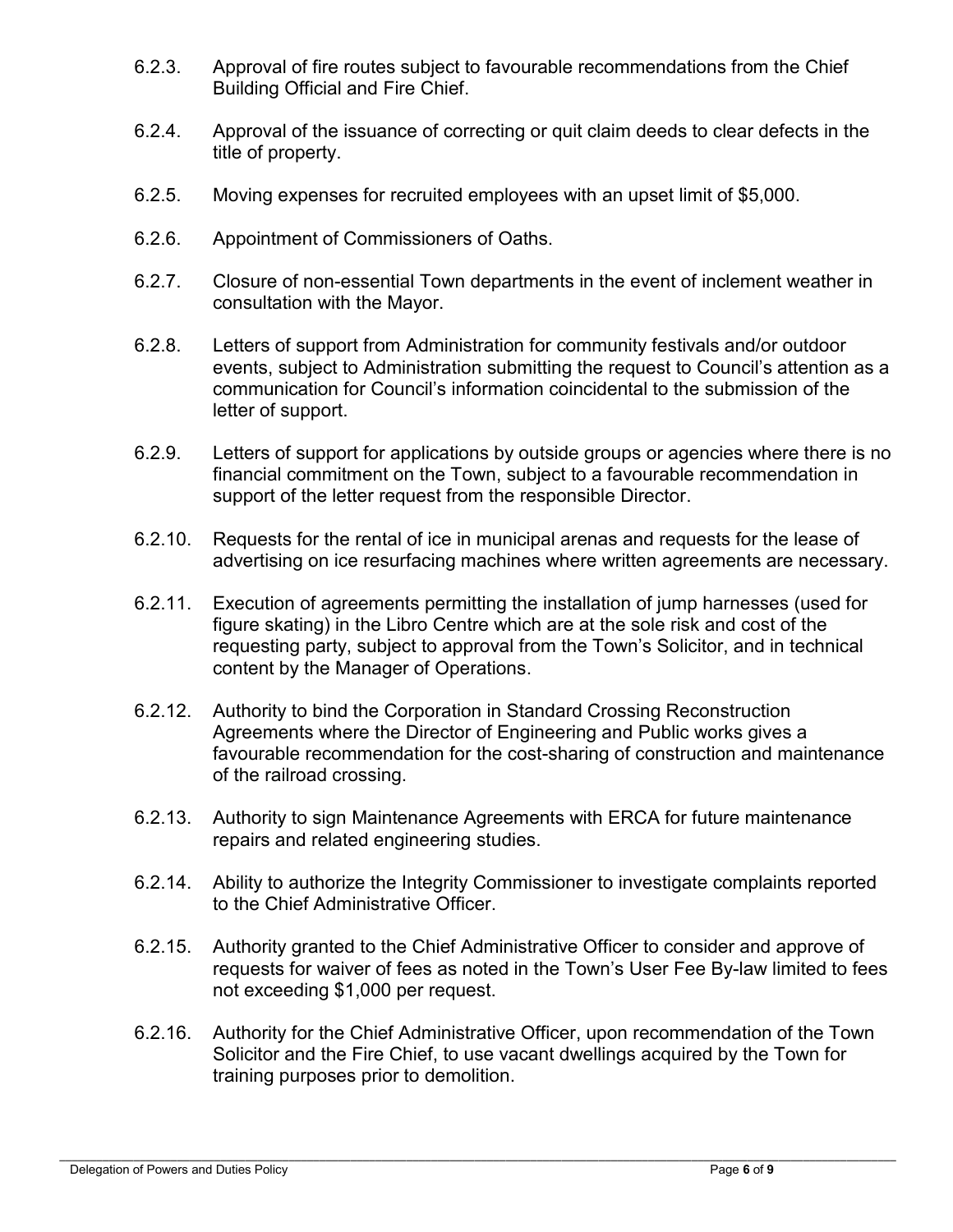- 6.2.17. Approval to terminate, or approve the termination of, contracts for default, poor or non-performance, subject to the favourable recommendation of the Town's Solicitor.
- 6.2.18. Approval of the execution of onetime or infrequent processes or agreements that are of an administrative nature and comply with approved operating or capital budgets.
- 6.2.19. Grant applications submitted by the Town for existing approved programs where Town funding is either not required or is available within existing budgets.
- 6.2.20. Authority for the Chief Administrative Officer to waive the provisions of the Business Licensing By-law for special events upon approval of the Manager of Licensing and Enforcement.
- 6.2.21. Authority for the Chief Administrative Officer and Town Clerk to execute agreements resulting from conditions imposed by decisions of the Committee of Adjustment in connection with severance and/or minor variance applications, where such conditions have been recommended by Administration, save and except for the conditions which are related to policy or precedent issues or require the expenditure of funds by the Town.
- 6.2.22. Authority for the Chief Administrative Officer to approve, subject to support by the Town's Planner and/or the Director of Engineering and Public Works, amendments to:
	- 6.2.22.1. By-laws closing alleys or right-of-ways adopted by former municipalities annexed or amalgamated to the Town of Amherstburg.
	- 6.2.22.2. Such by-law amendments to include easements in favour of utility companies as required to enter upon the unclaimed closed alleys for installation, repairs and maintenance of their facilities therein, and to convey unclaimed parcels from time to time.
- 6.2.23. Authority for the Chief Administrative Officer and Town Clerk to sign amendment acceptance pages for contract renewals or amendments with the Town of Amherstburg employee benefit carriers/providers for all employee groups as a result of annual renewals, collective bargaining or arbitration awards, satisfactory in form to the Town's Solicitor, in technical content to the Manager of Human Resources, and in financial content to the Director of Financial Services.
- 6.3 Council further delegates to the Chief Administrative Officer the authority to defend, settle, and abandon the following legal matters:
	- 6.3.1 The conduct of all litigation before courts and administrative tribunals, subject to such instruction as may be issued by Council from time to time and in the conduct of such litigation, the Chief Administrative Officer shall use the most efficient combination of staff and external legal services as required to represent and defend the interests of the Town in the issue at hand.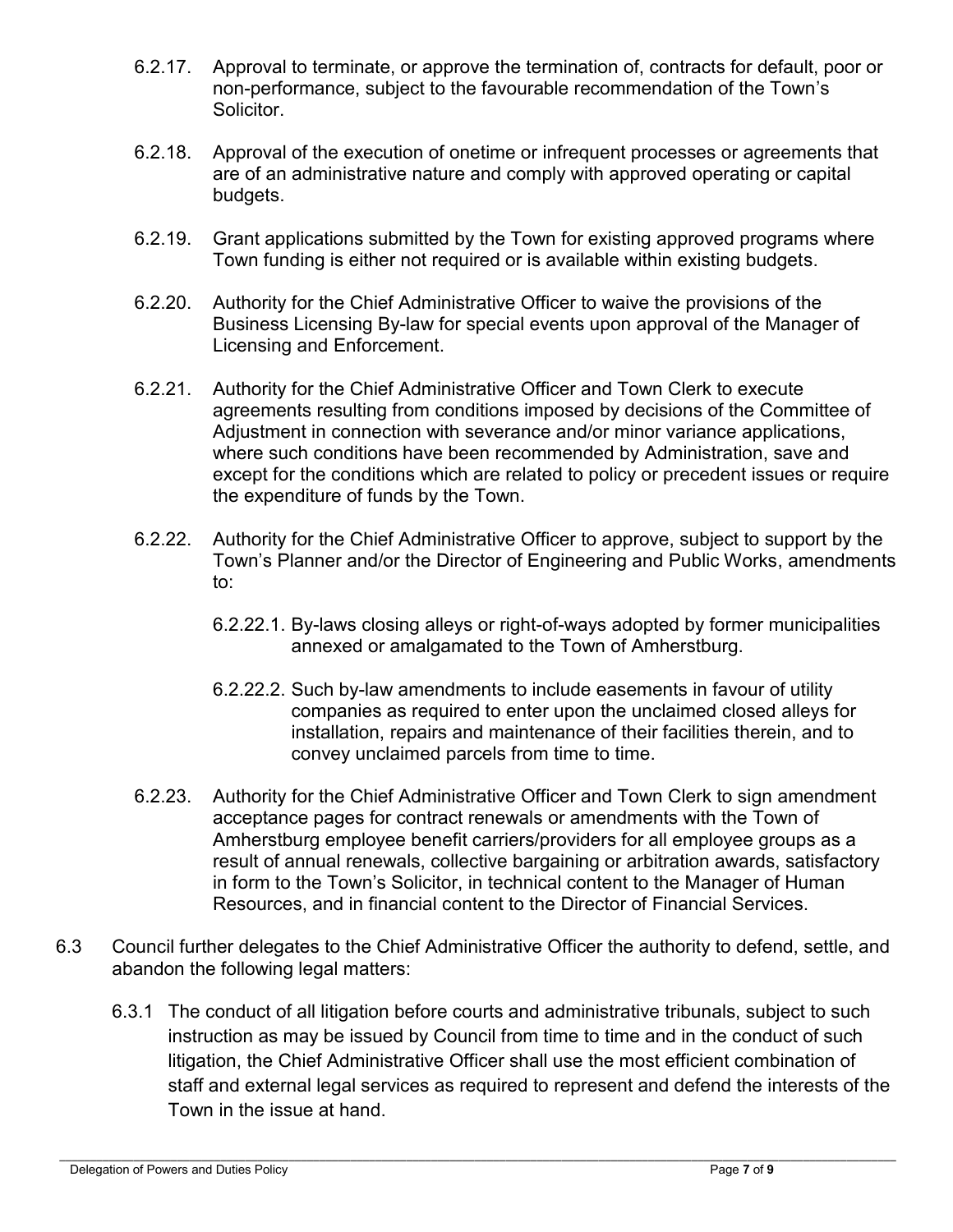- 6.3.2 Authority to defend, settle, and abandon all matters within the jurisdiction of the Small Claims Court provided that the authority to settle or abandon a matter is limited to an amount not to exceed \$50,000.
- 6.3.3 Authority to direct the prosecution of, to defend, settle and abandon all matters within the jurisdiction of the Ontario Court of Justice or Provincial Offences Court provided that the authority to settle or abandon a matter is limited to an amount not to exceed an aggregate penalty of \$5,000.
- 6.4 With respect to matters within the jurisdiction of the Superior Court of Justice, the Chief Administrative Officer shall have the authority to:
	- 6.4.2.1 Direct the defense of all actions against the Town and to take such steps, including all interim proceedings, as may be considered necessary or proper;
	- 6.4.2.2 To carry out the decision of Council to initiate an action or abandon an action;
	- 6.4.2.3 Recommend a settlement to Council in conjunction with the advice of the Town solicitor.
	- 6.4.3 In exercising authority granted in the aforementioned sections, the Chief Administrative Officer shall have the authority to:
		- 6.4.3.1 Authorize the payment of all expenses related to the conduct of any action or matter and the payment of any costs awarded against the Town;
		- 6.4.3.2 Execute all documents required to conduct any action or conclude the settlement of any action or matter; and
		- 6.4.3.3 Take all steps required to enforce orders, decision, awards and judgements
	- 6.4.4 Authority, on direction of Council, to make applications and take objection to all matters brought before administrative tribunals including the Ontario Municipal Board and other administrative tribunals.
	- 6.4.5 Authority to respond to all matters brought before administrative tribunals including the Ontario Municipal Board and other administrative tribunals.
	- 6.4.6 Authority, on direction of Council, to initiate all matters brought before the Ontario Labour Relations Board, the Ontario Human Rights Commission and the Canadian Human Rights Commission including arbitrations.